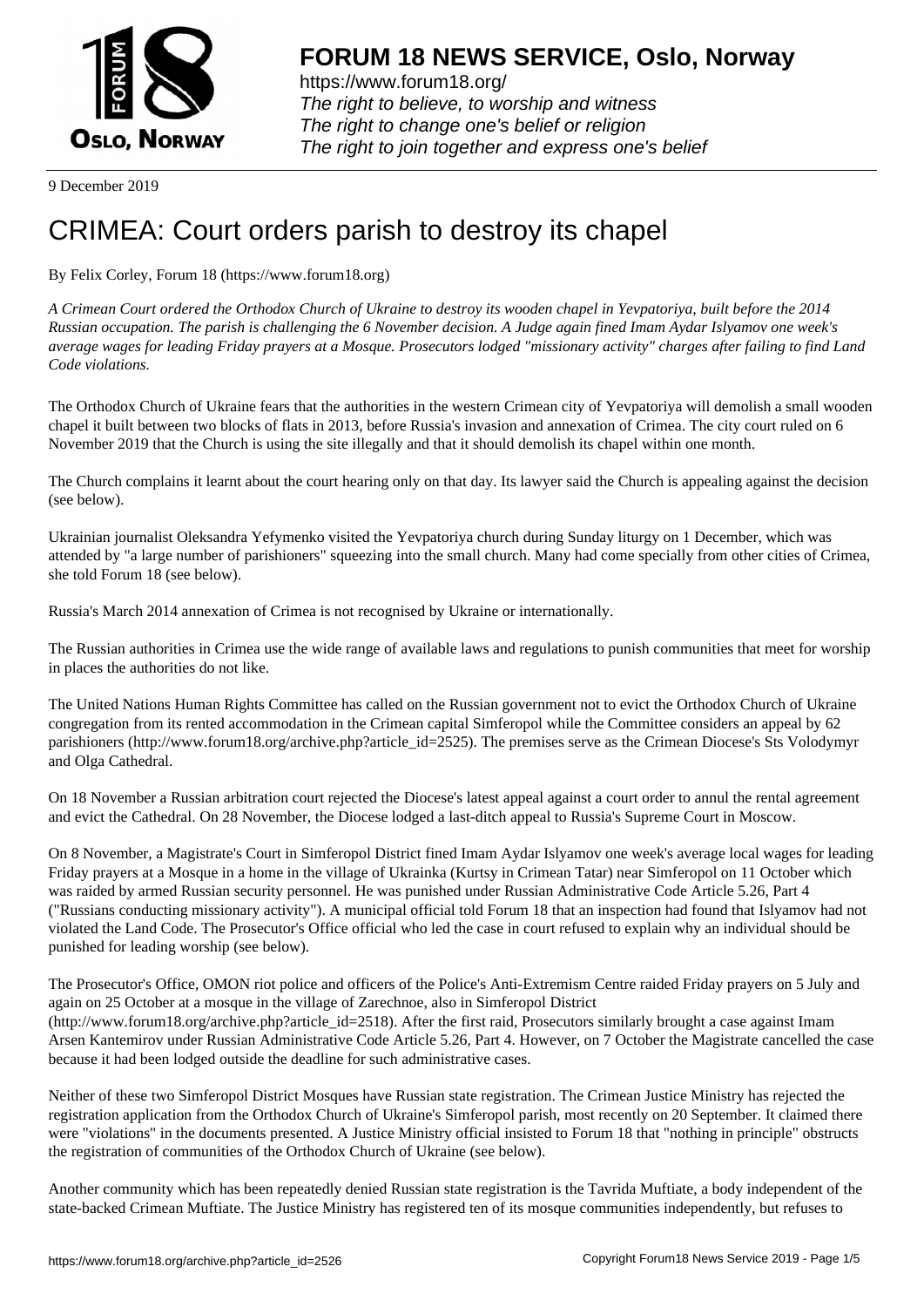Court orders chapel destruction

The Kyiv Patriarchate of the Orthodox Church built a small, wooden chapel between two blocks of flats in the western Crimean city of Yevpatoriya in 2013. This was before the 2014 Russian invasion and illegal annexation (https://www.nhc.no/en/qa-breaches-of-international-law-and-human-rights-issues-2/) of Crimea. The now Kyiv-based lawyer for the Church, Sergei Zayets of the Regional Centre for Human Rights, told Forum 18 that the chapel was built on land belonging to the community of those living in the flats.

According to court documents seen by Forum 18, the wooden chapel is 5.5 metres (18 feet) by 5.5 metres and its height to the top of the gold-painted cross on the wooden onion dome is just over 10 metres (35 feet).

After the Russian annexation, the Russian-backed Yevpatoriya city administration began moves to have the chapel demolished. Officials began with written warnings.

On 17 September 2019, the municipal authorities, including its Municipal Control Department, brought a suit to Yevpatoriya City Court, seeking the demolition of the chapel. It claimed that the Diocese had never gained approval for the chapel's construction.

Judge Galina Lobanova at the City Court ruled on 6 November that the Church is using the site illegally and that the Church must demolish its chapel within one month of the decision coming into force, according to the decision seen by Forum 18.

The Church complains it learnt about the court hearing only on that day. Its lawyer, Zayets, told Forum 18 that, as the hearing took place in the absence of representatives of the parish, it has lodged a request to the same Yevpatoriya City Court for a re-examination of the decision taken in absentia. "This method has in the past proved more effective than an appeal to Crimea's Supreme Court," Zayets told Forum 18.

Following the creation of the Orthodox Church of Ukraine and its recognition by Ecumenical Patriarch Bartholomew in January 2019, the Crimean Diocese of the Kyiv Patriarchate became part of the Orthodox Church of Ukraine. Members of the Yevpatoriya parish then stuck a notice on the window of the chapel door: "Our Church is canonical".

Ukrainian journalist Oleksandra Yefymenko visited the Yevpatoriya church during Sunday liturgy on 1 December, which was attended by "a large number of parishioners" squeezing into the small church. Many had come specially from other cities of Crimea, she told Forum 18 on 3 December.

The Orthodox Church of Ukraine lawyer, Sergei Zayets, told Forum 18 that it later added information about the threatened destruction of the Yevpatoriya chapel to its 28 August appeal to the United Nations Human Rights Committee about the threatened eviction of its cathedral from the rented premises in Simferopol.

Kirill Vavrenyuk, first deputy head of Yevpatoriya Municipality, insisted that the chapel is not a place of worship. "Some people, provocateurs, call it a church, but the court decided it was not," he told Forum 18 from Yevpatoriya on 2 December. He insisted that it had been a court decision, not his own, that the chapel must be destroyed. "They had no documents to build a church there."

Asked if the Municipality was seeking the destruction of any other buildings because they do not have full documentation, Vavrenyuk told Forum 18 he did not know.

Asked if the chapel would be ordered destroyed if it belonged not to the Orthodox Church of Ukraine but to the Moscow Patriarchate, Vavrenyuk chose not to answer. He told Forum 18 that he was unaware of the Church's appeal to the UN Human Rights Committee.

Punished again for leading Friday prayers

On 11 October, Imam Aydar Islyamov led Friday prayers as he has done since 2016 in a Mosque in a home in the majority Crimean Tatar village of Ukrainka (Kurtsy in Crimean Tatar) in Perovo Settlement in Simferopol District, on the south-western edge of Crimea's capital Simferopol. Armed Russian security personnel - some of them masked - arrived in armoured cars, telling those at Friday prayers that they were there to "check the electricity meters and the mosque's documents", the Crimean Solidarity monitoring group noted the same day. Officials questioned witnesses as they prepared a possible prosecution.

On 15 October, at the request of the Prosecutor's Office, the chief specialist of Simferopol District Municipal Control Department examined the land plot for the building (which the court decision describes as a mosque) where Friday prayers are held. The land is owned by Perovo Village Administration.

"We control land use, and we found no violations of the Land Code," Sergei Sayenko, head of the Municipal Control Department,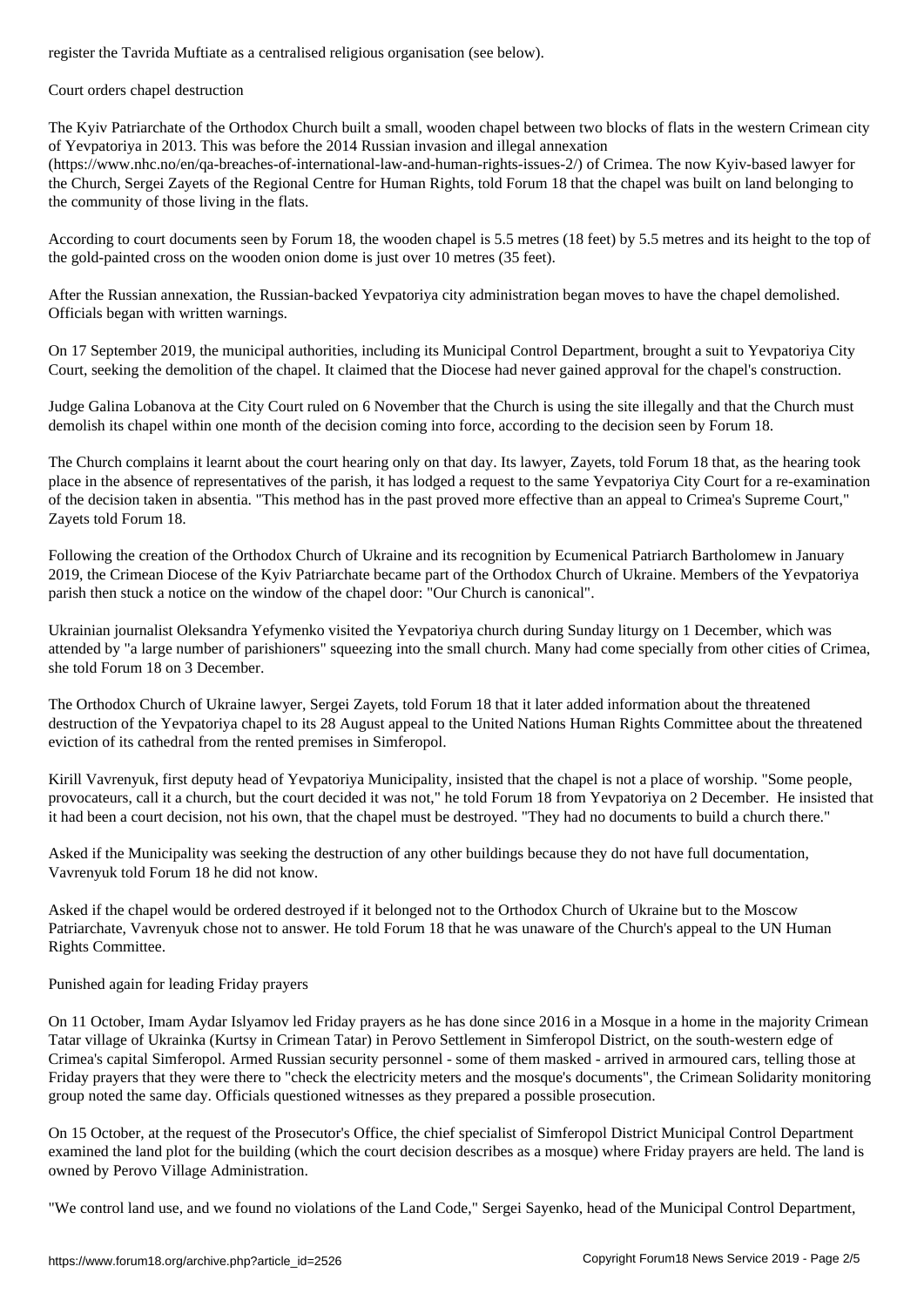Islyamov has the right to apply for it to be recognised as such."

The authorities then accused Imam Islyamov of violating Russian Administrative Code Article 5.26, Part 4 ("Russians conducting missionary activity") for leading Friday prayers on 11 October. On 24 October the case was handed to Simferopol District's Magistrate's Court No. 76, according to court records.

On 8 November, Judge Tatyana Syanova found Imam Islyamov guilty and fined him 5,000 Russian Roubles, about one week's average local wages, according to the decision seen by Forum 18. An official at the Magistrate's Court refused to discuss Islyamov's case, but told Forum 18 that he had not appealed against the punishment.

Imam Islyamov denied any wrongdoing in court. He added that he would register his use of the land.

The Prosecutor's Office official who led the case in court, Aleksandr Bogdan, supported punishment for Imam Islyamov.

Bogdan refused to explain why an individual should be punished for leading worship. "I give no comments on my activity," he told Forum 18 on 3 December. Asked if he had been present at the Mosque on 11 October he put the phone down.

The authorities accused Imam Islyamov on the same charges of conducting "missionary activity" for leading Friday prayers on 11 May 2018. The same Judge Syanova fined him 5,000 Russian Roubles on 20 June 2018. (http://www.forum18.org/archive.php?article\_id=2441)

Imam Islyamov's 2018 prosecution under Russian Administrative Code Article 5.26 was one of 23 prosecutions brought against individuals for ill-defined "missionary activity", of which 19 ended with punishment. (http://www.forum18.org/archive.php?article\_id=2441) Many of those punished were prosecuted for sharing their faith on the street or for holding worship at unapproved venues.

The Mosque community had lodged a registration application, but Crimea's Justice Ministry had "left it without consideration", according to the court decision.

Yelena Shadrina of Crimea's Justice Ministry would not discuss the Mosque's registration application and why it had been rejected. But she confirmed to Forum 18 that no religious communities in Perovo have Russian state registration.

Registration denials "all done on basis of law"

In addition to Imam Islyamov's Mosque in Simferopol District, some other religious communities in Crimea have tried in vain to gain registration with the Russian Justice Ministry.

The Simferopol community of the Orthodox Church of Ukraine finally decided it would seek Russian state registration after insisting for many years that it would not do so after the Russian annexation of the peninsula. It reluctantly lodged an application for the Simferopol parish without any mention of any subordination to the Orthodox Church of Ukraine in mid-March 2019.

"The question now arises," Archbishop Kliment told Radio Free Europe's Krym Realii on 23 March, "either we register in accordance with the demands of the Crimean authorities, or we lose the diocese and everything that we had before 2014. I can't take such a risk."

Archbishop Kliment submitted to Crimea's Justice Ministry the same statute another community had used to register a congregation in 2014, soon after the Russian annexation of Crimea. The only difference was that in the Orthodox Church of Ukraine's case, no affiliation with a hierarchical body was given.

The Crimean Justice Ministry issued its first refusal, signed by the then deputy head Irina Demetskaya, on 12 April. The second refusal, dated 1 August, was signed by the then head Valery Pesenko. Demetskaya again signed the third refusal on 20 September.

Another community which has been repeatedly denied Russian state registration is the Tavrida Muftiate, a body independent of the state-backed Crimean Muftiate. The Justice Ministry has registered ten of its mosque communities independently, but refuses to register the Tavrida Muftiate as a centralised religious organisation.

"The bishop applied for registration because there was no other way to preserve the religious community," its lawyer Sergei Zayets of the Regional Centre for Human Rights told Forum 18 from Kyiv.

"We want to have registration as a centralised religious organisation to be able to present ourselves publicly," a Muftiate official told Forum 18 from Crimea on 2 December. "We want to be able to hold conferences and undertake projects. We have repeatedly applied, but each time they turn us down, most recently in November 2019."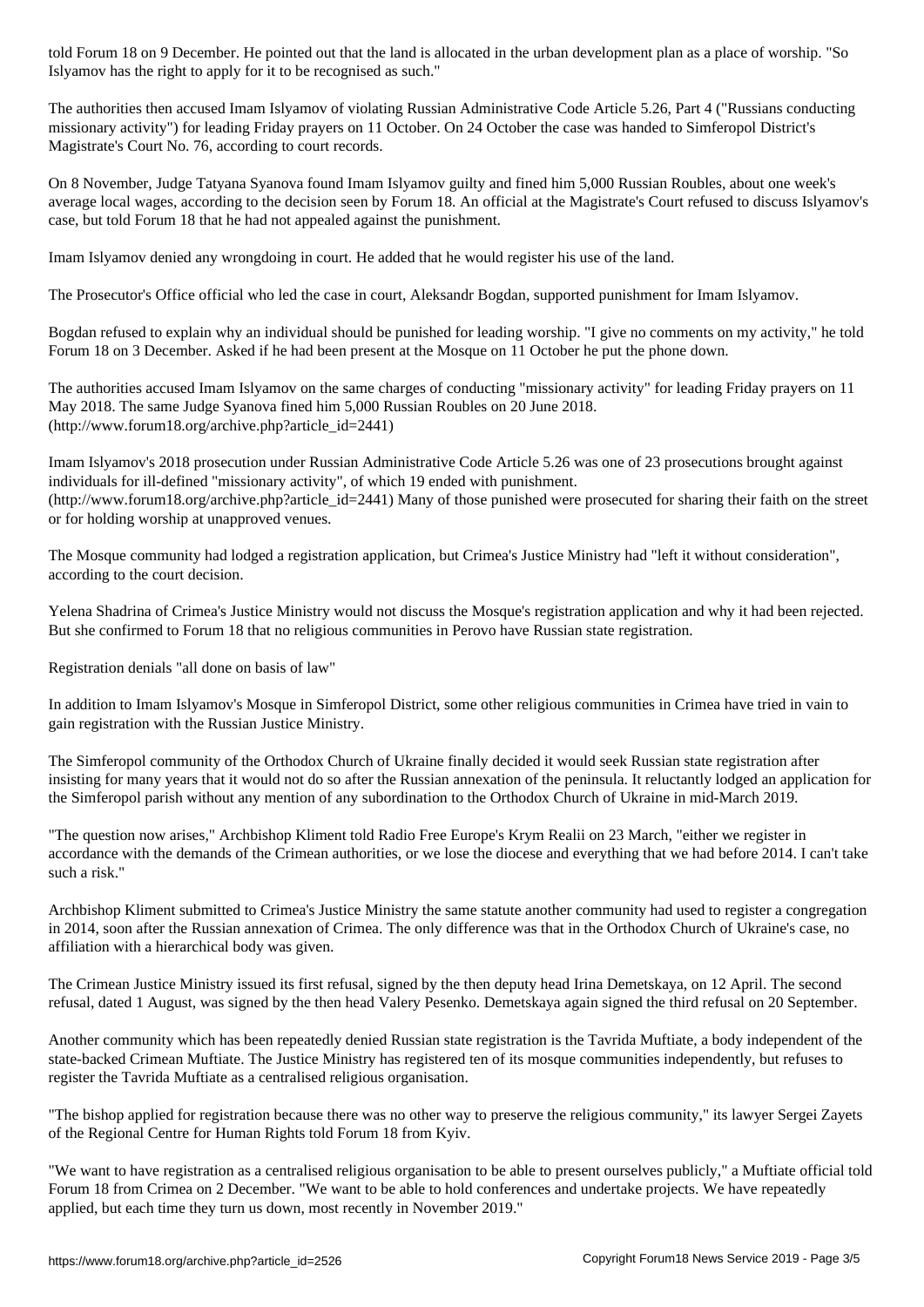The Muftiate official also noted that the Justice Ministry will no longer register any of its mosques. "There's an unwritten regulation," the official claimed. The official added that their Mosques have not faced raids or fines.

Yelena Shadrina of the Registration Department for Non- Commercial Organisations at Crimea's Justice Ministry in Simferopol would not discuss in detail the registration rejection of the Simferopol parish of the Orthodox Church of Ukraine. "The documents were not in accordance with the law," she claimed to Forum 18 on 2 December. "We conducted a legal expert analysis and our rejection letter included references to the law explaining the violations. They could correct them."

Asked if there is any reason why her Ministry would not register communities of the Orthodox Church of Ukraine, Shadrina responded: "There is no reason in principle why they cannot be registered." She insisted that any registration decisions would be unrelated to the issue of the Church's property.

Shadrina similarly refused to discuss in detail the registration rejections of the Tavrida Muftiate. "They committed violations in their documents and the reasons for the rejection are given in the letters," she insisted to Forum 18.

Shadrina refused to discuss the specifics of registration denials, noting that she handles thousands of non-commercial organisations and cannot remember all of them. "All is done on the basis of the law," she insisted to Forum 18.

Several other communities function without Russian state registration. Among these are communities of the Council of Churches Baptists, who choose not to seek state registration on principle.

Also unregistered are communities of the Russian Orthodox Church Abroad under Metropolitan Agafangel (Pashkovsky). "Our parishes function as in the Soviet Union," he told Forum 18 from the Ukrainian city of Odessa on 3 December. "If you don't function loudly, they don't touch you."

## Banned as "extremist"

Among religious communities banned as "extremist" under Russian rule in Crimea are Jehovah's Witnesses and the Muslim missionary movement Tabligh Jamaat. Any activity by any of their adherents risks criminal prosecution.

After more than 15 months in pre-trial detention following his October 2017 arrest by the Russian FSB security service, the Crimean Supreme Court jailed local Muslim Renat Suleimanov for four years (http://www.forum18.org/archive.php?article\_id=2444). He was punished on "extremism"-related charges for alleged Tabligh Jamaat membership. He is serving his sentence in a labour camp in Russia, where he has spent months in a prison punishment cell (http://www.forum18.org/archive.php?article\_id=2518). Three others on trial with him were given two and a half year suspended sentences, when they will live under restrictions.

The first criminal trial of a Jehovah's Witness in Crimea since Russia annexed the peninsula in 2014 began in the northern Crimean town of Dzhankoi with a closed preliminary hearing on 6 September. Sergei Filatov is facing "extremism" charges, which he denies (http://www.forum18.org/archive.php?article\_id=2518). Repeated hearings have been postponed because witnesses failed to appear. The next hearing at Dzhankoi City Court is due on 10 December, according to court records.

## Filatov headed the Sivash Jehovah's Witness community in the town of Dzhankoi

(http://www.forum18.org/archive.php?article\_id=2432), one of two Jehovah's Witness communities in the town registered by the Russian authorities in April 2015. Both communities were liquidated in May 2017 following Russia's nationwide ban on Jehovah's Witnesses. "I no longer meet my friends because it might cause them problems," Filatov told Forum 18. "We simply ask the authorities to respect our rights to meet together and read the Bible. We're not law-breakers and we're not against the government."

Also on trial on "extremism"-related charges is another Crimean Jehovah's Witnesses, Artyom Gerasimov from Yalta. His trial began at Yalta City Court with a preliminary hearing on 20 September. (http://www.forum18.org/archive.php?article\_id=2518) Repeated hearings have been postponed because witnesses failed to appear. The next hearing is due on 11 December, according to court records.

An "extremism"-related criminal case was also launched against fellow Yalta Jehovah's Witness Taras Kuzio. He remains a suspect. Viktor Stashevsky from Sevastopol is facing a similar "extremism" prosecution instigated by the Russian FSB security service (http://www.forum18.org/archive.php?article\_id=2518). (END)

Full reports on freedom of thought, conscience and belief in Crimea (http://www.forum18.org/archive.php?query=&religion=all&country=86)

For more background, see Forum 18's Crimea religious freedom survey (http://www.forum18.org/archive.php?article\_id=2051)

Forum 18's reports and analyses on freedom of thought, conscience and belief in Russia within its internationally-recognised